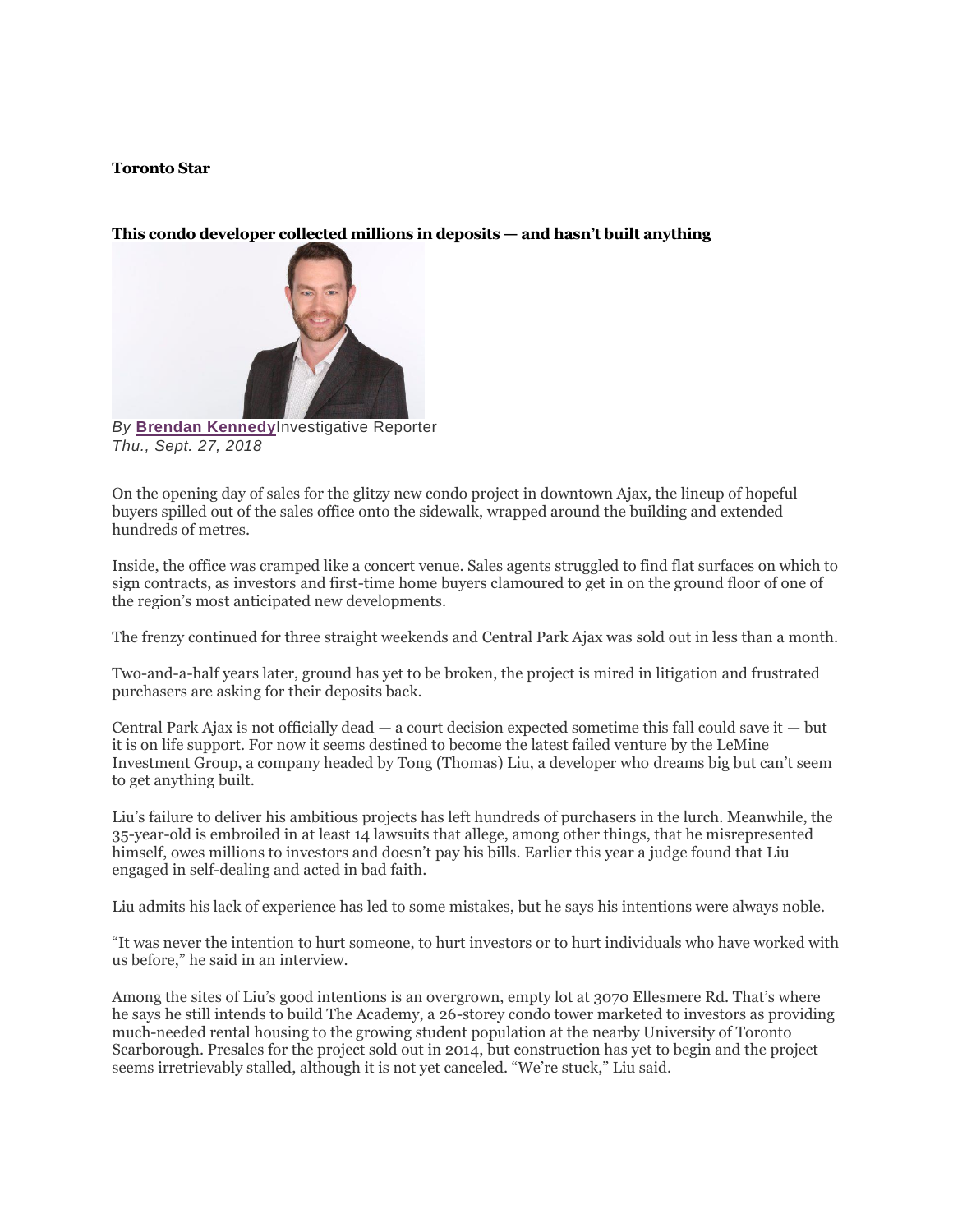Leveraging slick marketing in a nearly insatiable real-estate market, Liu convinced investors, municipal officials and eager purchasers to buy into his plans, despite having no track record in development. He used industry accolades and photo-ops with politicians to project credibility, but there was little substance behind his self-promotional sheen. While he tied up valuable land and collected millions of dollars worth of deposits without ever breaking ground, purchasers watched their money lose value. Many are now priced out of the market. Investors, meanwhile, are turning to the courts to recover their losses as land that could have helped ease the region's housing crunch remains unused.

## **You might be interested in**



**[Doug Ford kills Drive Clean emissions testing](https://www.thestar.com/news/queenspark/2018/09/27/premier-doug-ford-ending-drive-clean-plan.html?li_source=LI&li_medium=star_web_ymbii)**

**[Student's suspension for smelling of pot provides whiff of what's ahead for schools after](https://www.thestar.com/news/cannabis/2018/09/29/students-suspension-for-smelling-of-pot-provides-whiff-of-whats-ahead-for-schools.html?li_source=LI&li_medium=star_web_ymbii)  [legalization](https://www.thestar.com/news/cannabis/2018/09/29/students-suspension-for-smelling-of-pot-provides-whiff-of-whats-ahead-for-schools.html?li_source=LI&li_medium=star_web_ymbii)**

Liu isn't the only GTA developer to strand purchasers. Twelve condo projects have been canceled in the Toronto area since the beginning of last year, according to market research company Urbanation. [Two](https://www.thestar.com/business/real_estate/2018/09/19/second-major-vaughan-condo-project-killed.html)  [massive developments in Vaughan](https://www.thestar.com/business/real_estate/2018/09/19/second-major-vaughan-condo-project-killed.html) were recently canceled, leaving more than 2,000 buyers in their wake and leading to calls to increase protections for purchasers. With rising construction costs making it harder for developers to secure financing — or reap their desired profits — more cancellations could be on the way. Liu, who struggled to secure financing for his Ajax project and won't say if he ran into a similar problem with The Academy, insists his projects are merely delayed.

The Star reviewed court records, documents obtained by Freedom of Information requests and interviewed more than 20 people with connections to Liu and his companies (former employees, partners and consultants, as well as industry executives who worked with LeMine), many of whom spoke only on the condition of anonymity, saying they feared a lawsuit from Liu.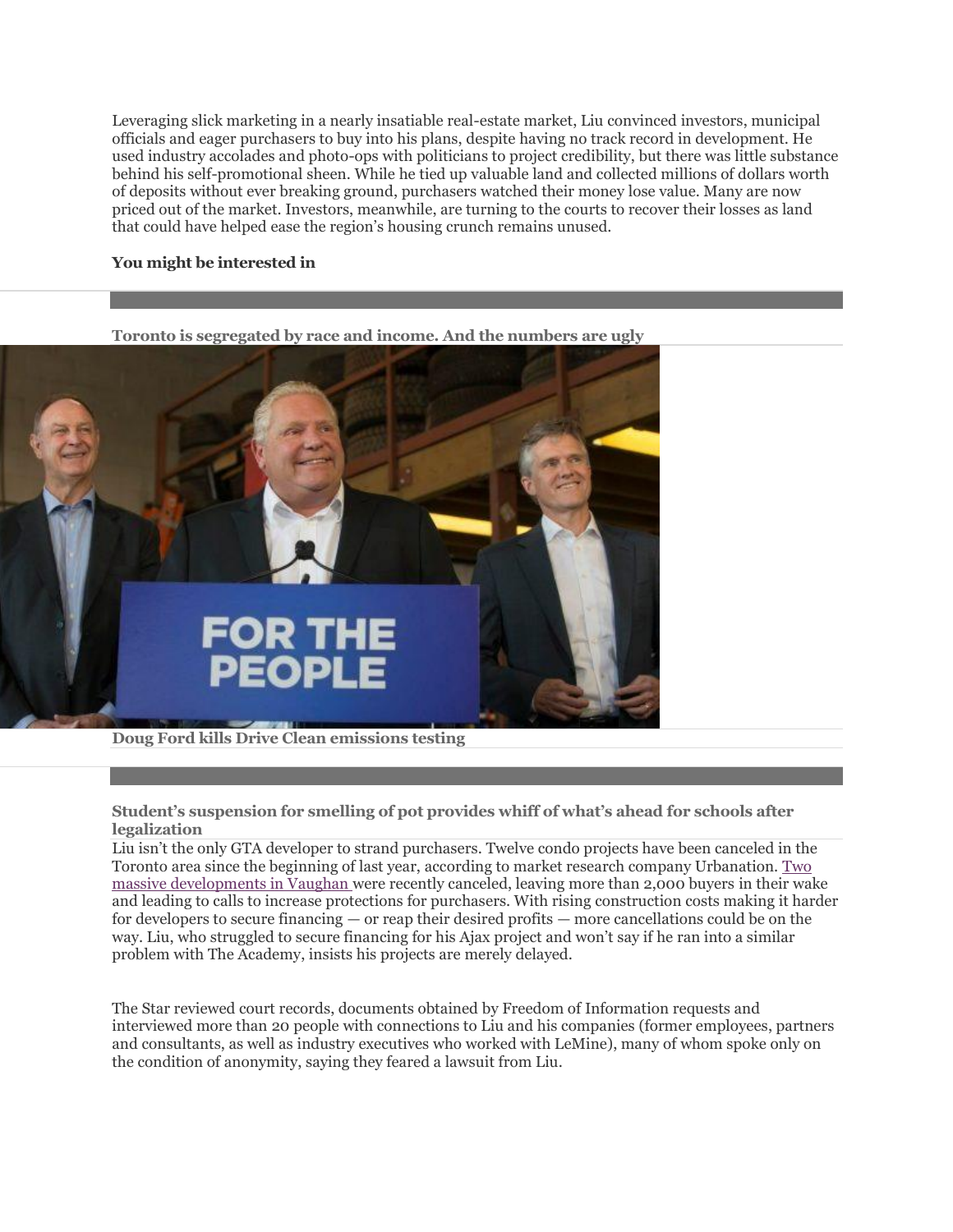"His intentions were excellent," said architect Clifford Korman, whom Liu describes as a mentor. "His experience and follow-through were not."

"I didn't trust him at all," said Allan Duffy, the former mayor of Richmond Hill who said he was courted by Liu as a potential advisor. "I dropped him and told everybody I could to do the same."

"I'll be happy to get my money out and move on," said Ayesha Karatella, one of the Central Park Ajax purchasers.

Ontario's Progressive Conservative government said it is looking into increasing protections for consumers when developers don't deliver.

In the meantime, Liu said he's looking forward to his next project.

LeMine's Richmond Hill office could be a metaphor for the company itself — impressive from a distance but mostly empty. Emblazoned with the company logo, it stands two storeys and stretches the length of half a city block, just west of Highway 404 on 16th Ave. LeMine has only a handful of employees, Liu said, but he rents the entire building — he wouldn't say for how much — because he said he likes to be able to accommodate partners, investors and contractors. On a recent weekday afternoon the office was quiet. The front door was locked and there was no receptionist.

Outside of real estate, LeMine's other undelivered promises include a billion-dollar trade deal to send Canadian canola to China and a commitment to invest in a private rail project in Ottawa. Neither materialized. Liu said the canola deal fell apart because the Canadian government did not get a required import certificate from China. The director of the Ottawa rail project said he and his staff declined to work with Liu after reviewing his company.

There is nothing tangible to which Liu can point that his company has successfully delivered. Asked to explain LeMine's greatest achievement he mentioned the company's investment philosophy and also a "flash mob" organized in Yonge-Dundas Square in 2014 to celebrate the 65th anniversary of Chinese independence. "We have over 50-million views on the Internet for a single event," Liu said, adding that the video was shared widely on WeChat, a Chinese social media platform.

In a wood-paneled boardroom, Liu, who grew up in China's Hunan province — "famous for spicy food and pretty girls" — said the purpose of his company is to "create a platform for Chinese capital."

Liu first came to Canada when he was 18, completing his final year of high school at a private boarding school in Hamilton. He earned an undergraduate degree at the University of Toronto Scarborough before opening a small immigration consultancy. When one of his Chinese clients asked him about development opportunities in Canada he realized there was an opportunity to connect Chinese investors with Canadian real-estate projects. He started LeMine in 2011.

In January 2014, he paid \$1.9 million to buy the land at 3070 Ellesmere Rd., on which he planned to build The Academy. Liu hired Kirkor Architects, Korman's firm, to design the tower, Devron Developments as project managers and the Milborne Group as sales agents.

Like Central Park Ajax, the project sold out quickly and was heralded for its sleek design. LeMine and its partners won the "People's Choice Award" in an online vote by the Building Industry and Land Development (BILD) Association. Liu was named the Chinese Business Chamber of Canada's "Person of the Year in Real Estate Development and International Business."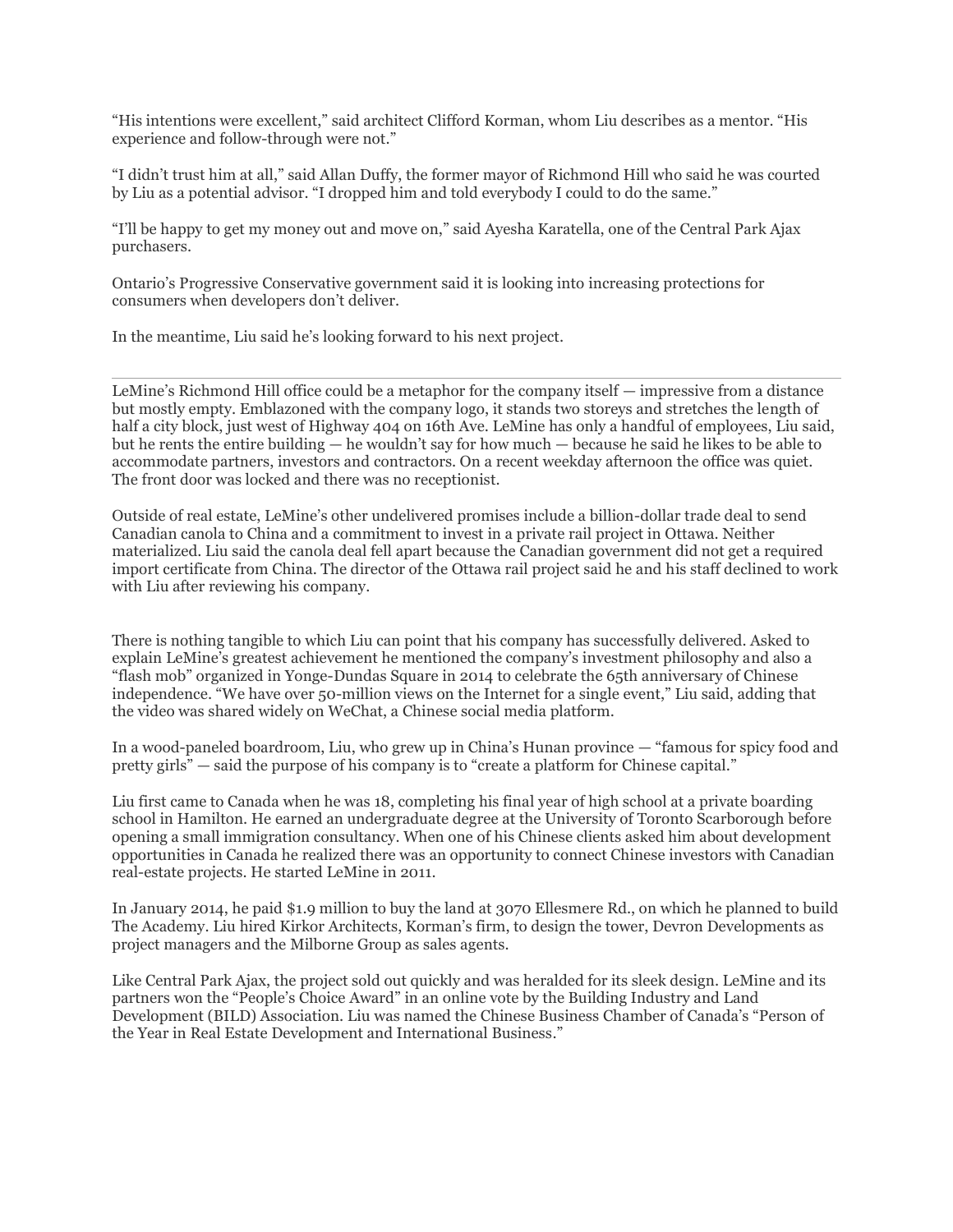Despite the accolades and rapid sales, Liu did not begin construction. He was backed by foreign investors but undercapitalized and he couldn't secure sufficient financing, according to interviews with three people familiar with the project.

That didn't stop him from simultaneously taking on another major project. In September 2014, he signed a deal with another developer to take over a multi-phase condo development on land owned, in part, by the Town of Ajax. That project would eventually become Central Park Ajax, envisioned as the first step in a long-term revitalization of the downtown area.

Rob Chaggares, who worked for LeMine as an accountant in 2015 and 2016, said Liu's "downfall" was taking on too many projects at once. "I thought: What are you doing? Just focus on trying to figure out how to get a shovel in the ground."

Liu saw himself and his company in grandiose terms, Chaggares said. "I remember one time he said, 'Let's not talk millions, let's talk billions.' "

Liu is alleged to have mortgaged The Academy property to finance the Ajax development, according to a statement of claim filed by an investor named Xiangdon Zhao, who said he invested \$2 million in The Academy and has not been paid promised dividends. He accused Liu of making "negligent misrepresentations" and leveraging the undeveloped property to fund other projects. Zhao declined to comment through his lawyer.

Liu, in his statement of defence, denied the allegations made by Zhao, whom he said is not currently entitled to any dividends. Liu also insisted The Academy project is still alive and that Zhao's funds were used exclusively for its development.

Another group of investors in The Academy sued Liu saying he breached their contracts, cannot account for their money and won't return their deposits. A default judgement, issued in May after Liu did not file a statement of defence, awarded the investors \$541,275.

Before these troubles with The Academy emerged, Liu was building his relationship with the Town of Ajax.

In the fall of 2015, he arranged a two-week trip to China for Mayor Steve Parish and three other Ajax officials. There were business meetings, but also sightseeing trips to The Great Wall, Tiananmen Square and other tourist spots. (The town covered the airfare and cost of visas for the mayor and staff, while LeMine covered all other expenses on the trip.)

LeMine's design for the project — a 10-storey building comprised of two, six-storey residential condo towers on top of a four-storey podium — was fully approved by December 2015. As part of the agreement, LeMine was required to begin construction by July 15, 2017.

The Town of Ajax enthusiastically endorsed the project. They publicized it on their website, advertised it on municipal property and even had government officials appear in LeMine's promotional videos.

Purchasers who spoke to the Star said the town's official stamp of approval gave them confidence the project was secure. "The town so openly supporting it the way they did led us to believe that this was pretty much a surefire thing," said Christopher Chong-St. Amant, who is among the purchasers awaiting the outcome of the court case before deciding whether to ask for their deposit back.

Before sales launched, 3,500 people had already registered on LeMine's website, according to Liu.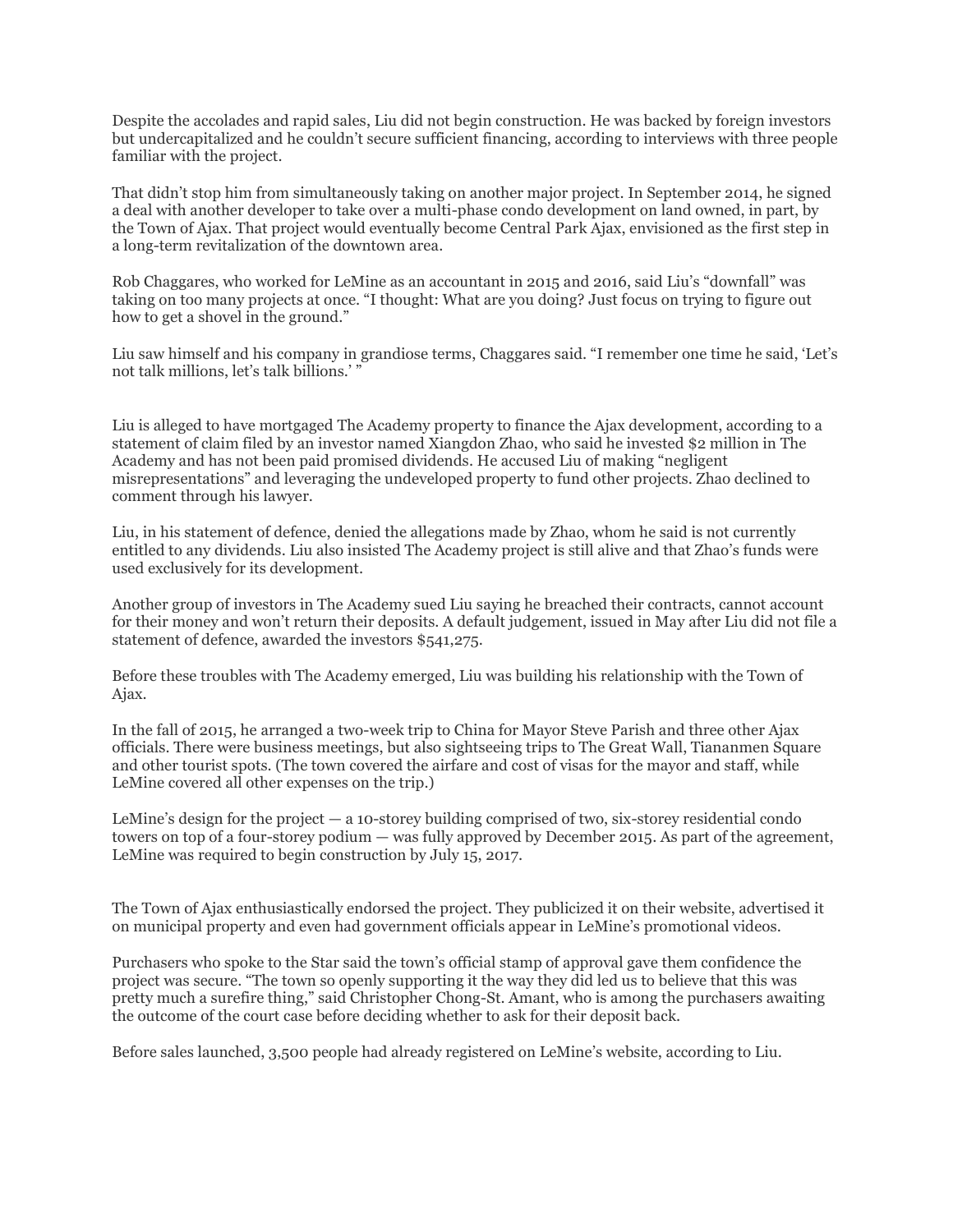Carl Hamilton, another Ajax purchaser, remembers the rush to buy when sales opened. "There wasn't really time to second guess because there were droves of people behind you that were ready to sign." Chong-St. Amant said the sales centre was "like a madhouse" on the opening weekend.

As with The Academy, Central Park Ajax was a marketing triumph and pre-construction sales of the 410 unit project sold out in a matter of weeks.

Problems arose almost immediately. Just weeks after selling out, Liu met with the mayor and said he wanted an additional five storeys — a 50-per-cent height increase.

"I indicated that this would not have my support," Parish wrote in an internal email describing the conversation to his staff. Parish wrote that he told Liu adding the extra storeys after selling the presales would be "unfair to existing purchasers," "contrary to our longstanding agreement" and "could cause political difficulties." Liu "did not want to hear this," Parish wrote. "(He) seems to think he can have whatever he wants."

Korman, the designer on both projects, said he believes Liu once again "undersold the project versus the construction costs. ... He got caught the same way in Ajax as he did on The Academy — without enough finances to carry the project through." Liu said this is not true.

Liens started to appear on the property from unpaid tradespeople. Town officials grew increasingly concerned. In September 2016, lawyers for the town wrote LeMine a stern letter, saying they were spending too much time responding to "various lien claimants and their lawyers."

In November, fewer than nine months before the deadline to begin construction, LeMine sought to amend the approved site plan by increasing the project from 10 to 12 storeys and from two to three levels of underground parking. (The town says in court filings they did not consider the material LeMine submitted to be a complete application because it was missing key elements.)

Meanwhile, LeMine's sales centre was becoming a symbol for the project itself. Rain and wind had badly damaged the facade, while the company's signage was torn and peeling. The place looked abandoned. If LeMine couldn't spend "a couple grand" — as one town staffer put it — to clean up the sales centre, how would it build a multi-million-dollar condo?

Ajax's chief administrative officer, Rob Ford, who has since retired, wrote Liu twice in the first four months of 2017 to request "urgent" meetings. Ford listed a litany of issues: LeMine still hadn't fixed the sales centre; they were ignoring emails; liens had not been cleared and new ones were being added; and LeMine still hadn't secured financing to begin construction.

Real estate agents who brokered sales began contacting the Town on behalf of their clients with concerns about the viability of the project. In one email a Royal Lepage agent whose name is redacted lists a number of questions for the Town, including: "Does the Town of Ajax regret doing business with LeMine Investment Group as much as my clients and I?"

Some skittish purchasers started asking for their deposits back.

Problems persisted throughout the summer of 2017 and when the July 15 deadline to start construction came and went without any progress, Ajax sent LeMine formal notice that it intended to invoke its right to repurchase the land. This triggered a 90-day grace period. There was nothing stopping Liu from beginning construction at this point, the Town's lawyers would later argue in court. "LeMine had only to file for its building permit, but it did not do so."

Even after the grace period elapsed, Ajax gave LeMine a new deadline of Dec. 8 to pay its creditors, bring its mortgages into good standing and secure construction financing. That deadline also came and went.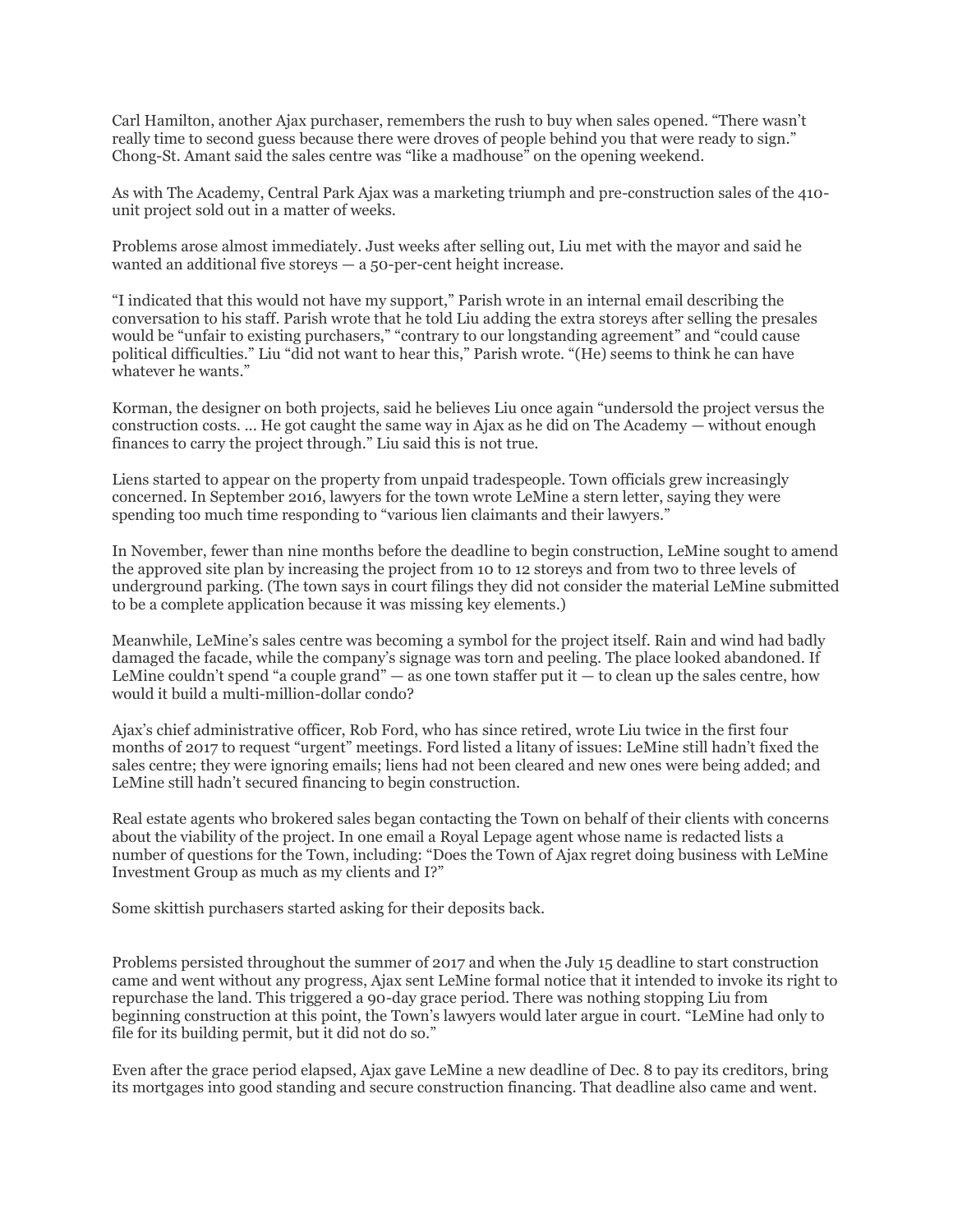On Jan. 11, 2018, the town publicly announced its plans to repurchase the land and formally end its partnership with LeMine.

Six days later, a frustrated Liu stormed into Ajax's town hall and demanded to meet with Ford. Liu had been asked to leave the offices three months earlier because he had made staff "uncomfortable," according to internal town emails. On this occasion he was escorted out, the emails said.

Speaking recently, Liu said there was "miscommunication" with town officials, but he wouldn't elaborate. He said he did have concerns about the "economic feasibility" of the Ajax project last year, but it is "ready to go now" if the town was willing to work with him.

In March, Liu sued Ajax for \$300 million for the "unlawful termination of a land development contract." Liu said the town did not have the right to repurchase the property because they had not yet made a decision on his revised site plan application. The town said his application was incomplete. The trial was held this summer and a decision is expected before the end of the year.

"The town is blaming the developer, LeMine is blaming the town; I don't really know where the blame lies," said Karatella, one of the purchasers. "But I don't care whose fault it is, someone should be accountable for the money I could have made on my investment."

In an emailed statement to the Star, Parish, Ajax's longtime mayor, said that when LeMine approached the Town "it presented a solid proposal which detailed a vision for the project, work being done in other jurisdictions, resources and a healthy financial picture."

While Liu, the town and purchasers who haven't yet pulled their deposits await the court's decision, Liu is dealing with a slew of other legal problems.

Among the lawsuits filed against Liu are former consultants and contractors claiming he owes them money; investors who said he can't account for their funds and won't pay them back; and allegations that Liu misused investors' money.

In one case, decided earlier this year, investor Valbonne-Canada won a judgment against Liu for more than \$2.1 million. The case related to a proposed townhouse development in Thornhill, which was never built or pre-sold to the public. Liu later sold the undeveloped properties, but not before he "pilfered" the project funds for his own benefit, paid his own company \$761,000 in dubious "project management fees" and "drained" the bank account that once held the investors' money, according to Valbonne-Canada's allegations.

In a scathing decision, Justice Thomas J. McEwen ruled against Liu and found him personally liable, saying he acted in bad faith, engaged in self-dealing, and showed "an utter disregard for the legal rights of the Applicants."

The judgment included a "notice of garnishment" against Liu, but Liu said it is not being enforced and he is working on a settlement. Valbonne-Canada's lawyer declined to comment.

In another case in which both Liu and his spouse, Yixuan Wang, are defendants, Toronto Capital Corp. and other creditors are seeking to take possession of Liu's Willowdale home, which was crosscollateralized with the Ajax property, meaning a default on either mortgage would count against the other.

Liu and his wife allegedly defaulted on the Ajax mortgage in April 2017 and owe more than \$2 million, according to court documents.

A default judgment was issued in February, but Liu said he didn't lose his house and the lender was eventually paid. He said he didn't default on the Ajax mortgage. He did not explain why the judgement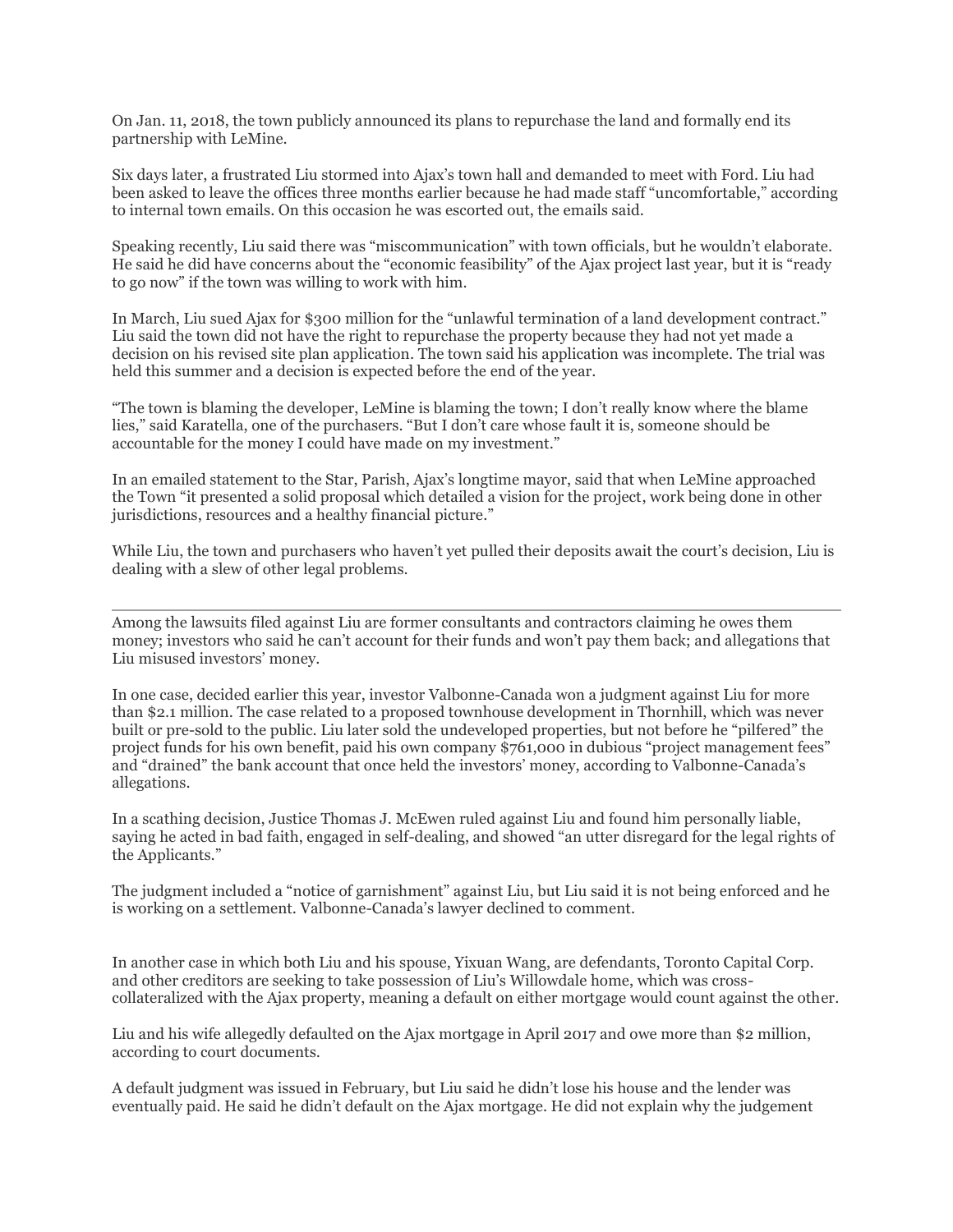said he did. "I consider this as one of the hard lessons we had to learn when dealing with Jewish people … Jewish lenders." Asked to explain the comment, Liu said, "On the deals, they're difficult. … Chinese (people) tend to believe people are good. Sometimes when we have that perspective we corner ourselves and they take advantage of our willingness."

Liu declined to explain what happened or who specifically he was speaking about. Frank Mondelli, the principal broker of Toronto Capital Corp., declined to comment.

Another case alleged Liu and his staff told Chinese investor Miaogen Zhou that he could obtain permanent residency in Canada if he invested in The Academy. Zhou alleged he paid Liu \$496,703, which he believed would be held in trust. Despite "repeated requests," Zhou claimed Liu has "failed to provide a single piece of information ... showing what happened to Zhou's funds." Liu has not filed a statement of defence, but he denied offering Zhou permanent residency in exchange for an investment.

Liu declined to discuss the lawsuits in detail but said he has never used investors' money for other projects without their permission. He suggested litigation is simply the cost of doing business in the development industry. "I believe if you look at any of the big developers in Toronto you would find the same or even much more trouble than what we have now."

Speaking generally, Liu admitted to making mistakes, attributing it in part to being a first-generation Canadian running a complex business. "Sometimes we learn in a hard way," he said.

Others said Liu got in over his head. "His reach far exceeded his grasp," said a former consultant to LeMine with extensive experience in the development industry. "But it wasn't a minor gap — it was a big gap."

In an overheated housing market, it's often the purchaser who is most vulnerable when developers like Liu falter, said James McKellar, professor of real estate and infrastructure at York University's Schulich School of Business. In the "race to sell out," McKellar said, Liu probably set his prices too low and didn't account for realistic construction costs.

But the cost to purchasers isn't just financial, McKellar added. "If you buy something with the anticipation you're going to get it in four years, you're planning your family, etcetera. The interest rate is a very small part of it. It really sets you back."

For Karatella, 29, the two-bedroom condo unit she purchased in Central Park Ajax was going to be her first home. She hasn't asked for her deposit back yet, but if the project doesn't go ahead she isn't sure what she's going to do. "To get something comparable to what I purchased is \$100,000 more," she said. "It's totally ridiculous that my money is just sitting there and nobody's accountable for it."

McKellar said there should be penalties for developers who can't deliver. "People are paying the price for this exuberant industry," he said. "This is why governments have to step in."

NDP housing critic Suze Morrison, who represents the provincial riding of Toronto-Centre, agreed there should be more protections for condo purchasers, but she didn't think the solution was penalizing developers. Morrison said the NDP is looking into possible reforms to the Tarion Warranty Corporation, but did not provide specific details.

Progressive Conservative MPP Todd Smith, the minister of government and consumer services, said in an emailed statement that his government is looking into the issue "to determine how best to strengthen the protection of consumers." Smith did not provide specifics, except to say that the government will work with "industry, stakeholders and consumers as we determine next steps."